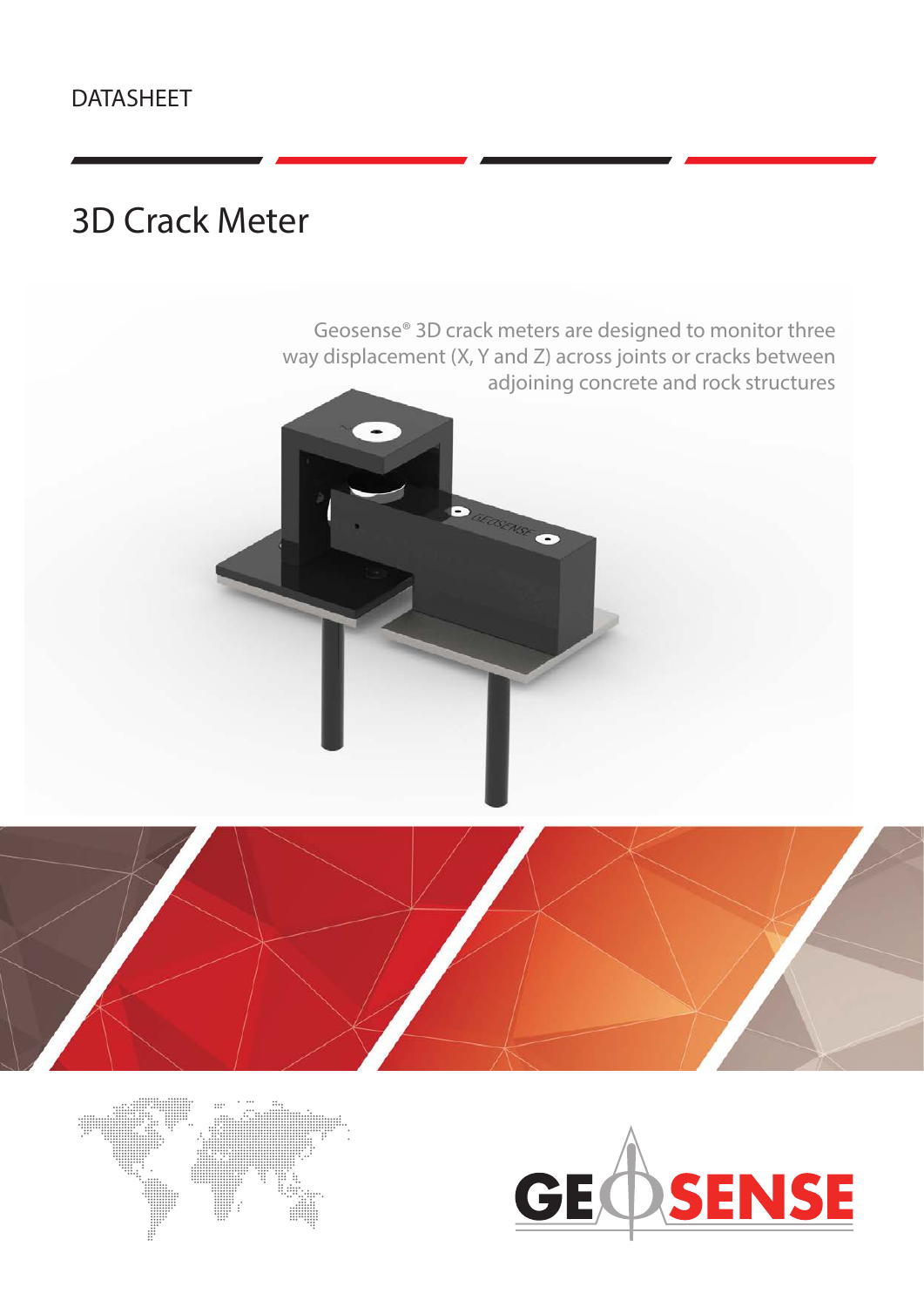## 3D Crack Meter

### Overview



Geosense® 3D crack meters are designed to monitor three way displacement (X, Y and Z) across joints or cracks between adjoining concrete and rock structures.

It comprises of two steel blocks A & B. One (A) having flat machined discs mounted on the X,Y, Z axes and the other (B) having matching machined discs through which the stem of a manual dial gauge can be placed to measure any movement in any axis.

The re-bar anchors on the bottom of each block are grouted adjacent to each other into the structure that is being measured.



#### APPLICATIONS

- Concrete dam construction joints
- Tunnel and shaft lining segments
- Bridge construction
- Masonry structures
- Structural and superficial cracks

#### FEATURES

- Three way independent movement monitoring
- Reads in X, Y and Z axes
- Easy to install
- Simple manual reading
- 
- Accurate and precise
- Low maintenance
- Long-term stability and reliability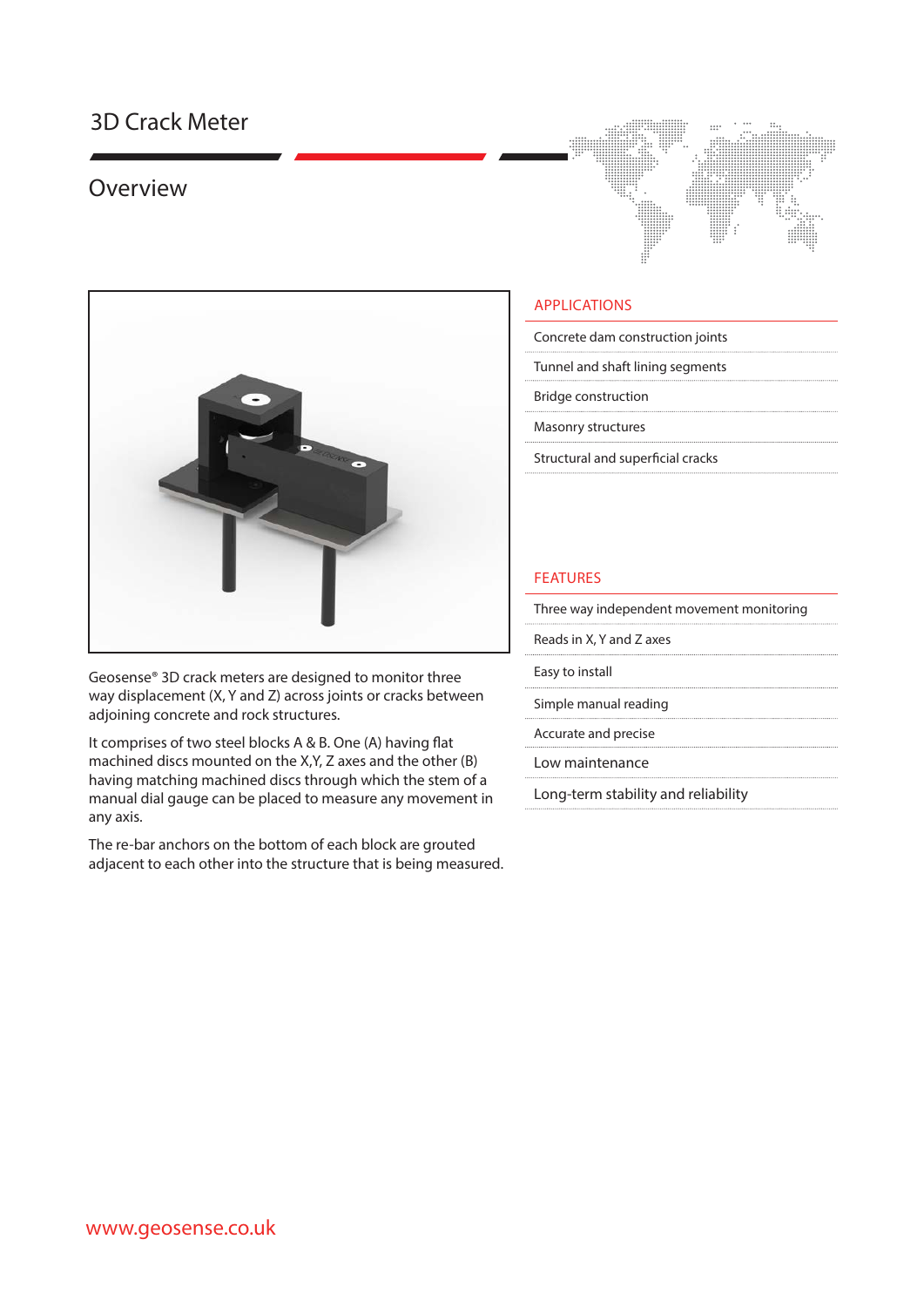# Specifications

| <b>SPECIFICATION</b>        |                       |
|-----------------------------|-----------------------|
| Range                       | ±25mm                 |
| <b>Block Material</b>       | Anodised Mild Steel   |
| Anchor type                 | Groutable             |
| <b>Anchor Material</b>      | <b>BZP Mild Steel</b> |
| Anchor Size                 | 100 x 160mm           |
| <b>ORDERING INFORMATION</b> |                       |
| Range                       |                       |
| Anchor Type                 |                       |
| Readout Type                |                       |
|                             |                       |